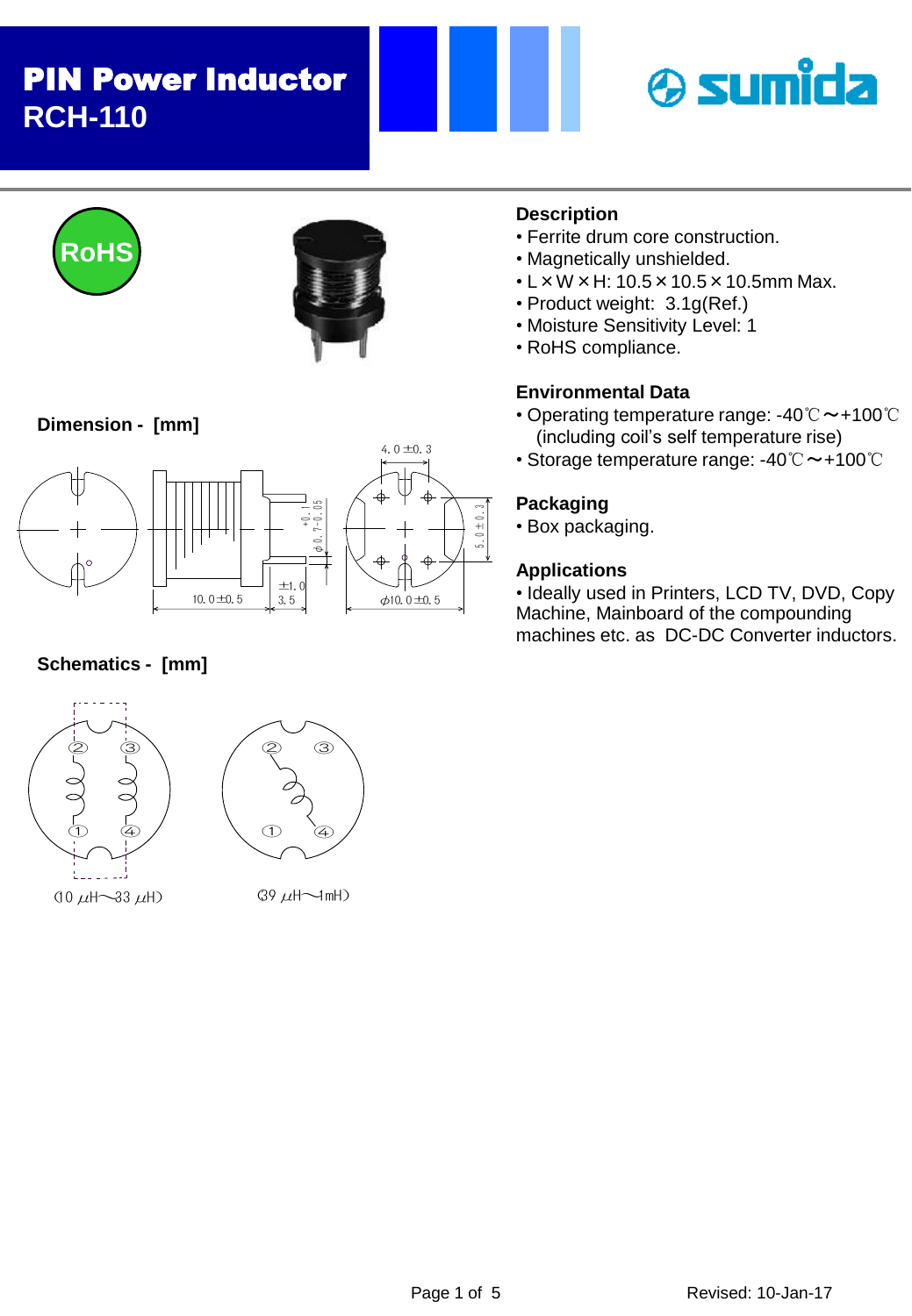

#### **Electrical Characteristics**

| PART NO.             | <b>STAMP</b> | <b>INDUCTANCE</b><br>[WITHIN] <b>※1</b> | D.C.R.<br>$(\Omega)$<br>[MAX.]<br>$(at20^{\circ}C)$ | <b>RATED</b><br><b>CURRENT</b><br>$(A)$ $\&$ 2 | S.R.F.<br>(MHz)<br>TYP. |
|----------------------|--------------|-----------------------------------------|-----------------------------------------------------|------------------------------------------------|-------------------------|
| <b>RCH110NP-100M</b> | 100M         | 10µH $\pm$ 20%                          | 0.022                                               | 5.3                                            | 14                      |
| <b>RCH110NP-120M</b> | 120M         | $12\mu H \pm 20\%$                      | 0.023                                               | 4.9                                            | 11                      |
| <b>RCH110NP-150M</b> | 150M         | $15\mu H \pm 20\%$                      | 0.026                                               | 4.4                                            | 7.7                     |
| <b>RCH110NP-180M</b> | 180M         | $18\mu H \pm 20\%$                      | 0.033                                               | 4.0                                            | 7.1                     |
| <b>RCH110NP-220M</b> | 220M         | $22\mu H \pm 20\%$                      | 0.037                                               | 3.6                                            | 6.8                     |
| <b>RCH110NP-270M</b> | 270M         | $27\mu H \pm 20\%$                      | 0.048                                               | 3.3                                            | 6.1                     |
| <b>RCH110NP-330K</b> | 330K         | $33\mu H \pm 10\%$                      | 0.055                                               | 2.9                                            | 6.0                     |
| <b>RCH110NP-390K</b> | 390K         | $39\mu H \pm 10\%$                      | 0.073                                               | 2.7                                            | 8.6                     |
| <b>RCH110NP-470K</b> | 470K         | $47\mu H \pm 10\%$                      | 0.083                                               | 2.5                                            | 8.1                     |
| <b>RCH110NP-560K</b> | 560K         | $56\mu H \pm 10\%$                      | 0.092                                               | 2.3                                            | 7.6                     |
| <b>RCH110NP-680K</b> | 680K         | 68µH $\pm$ 10%                          | 0.12                                                | 2.1                                            | 6.3                     |
| <b>RCH110NP-820K</b> | 820K         | 82µH $\pm$ 10%                          | 0.14                                                | 1.9                                            | 6.0                     |
| <b>RCH110NP-101K</b> | 101K         | 100µH $\pm$ 10%                         | 0.16                                                | 1.7                                            | 5.7                     |
| <b>RCH110NP-121K</b> | 121K         | 120 $\mu$ H $\pm$ 10%                   | 0.20                                                | 1.5                                            | 4.8                     |
| <b>RCH110NP-151K</b> | 151K         | 150 $\mu$ H $\pm$ 10%                   | 0.23                                                | 1.4                                            | 4.2                     |
| <b>RCH110NP-181K</b> | 181K         | 180µH $\pm$ 10%                         | 0.31                                                | 1.3                                            | 3.9                     |
| <b>RCH110NP-221K</b> | 221K         | 220µH $\pm$ 10%                         | 0.34                                                | 1.1                                            | 3.8                     |
| <b>RCH110NP-271K</b> | 271K         | $270 \mu H \pm 10\%$                    | 0.40                                                | 1.0                                            | 3.4                     |
| RCH110NP-331K        | 331K         | 330µH $\pm$ 10%                         | 0.52                                                | 0.93                                           | 2.8                     |
| RCH110NP-391K        | 391K         | 390µH $\pm$ 10%                         | 0.65                                                | 0.86                                           | 2.7                     |
| <b>RCH110NP-471K</b> | 471K         | 470 $\mu$ H $\pm$ 10%                   | 0.71                                                | 0.78                                           | 2.5                     |
| <b>RCH110NP-561K</b> | 561K         | $560\mu H \pm 10\%$                     | 1.0                                                 | 0.71                                           | 2.2                     |
| RCH110NP-681K        | 681K         | 680µH $\pm$ 10%                         | 1.1                                                 | 0.65                                           | 2.1                     |
| <b>RCH110NP-821K</b> | 821K         | 820µH $\pm$ 10%                         | 1.3                                                 | 0.59                                           | 2.0                     |
| <b>RCH110NP-102K</b> | 102K         | 1.0 mH $\pm$ 10%                        | 1.7                                                 | 0.53                                           | 1.7                     |

※1.Inductance measuring condition : at 1.0kHz

※2.This indicates the value of current when the inductance 10% lower than its initial value or D.C current when  $\triangle T=40^{\circ}$ C, whichever is lower (Ta=20 $^{\circ}$ C).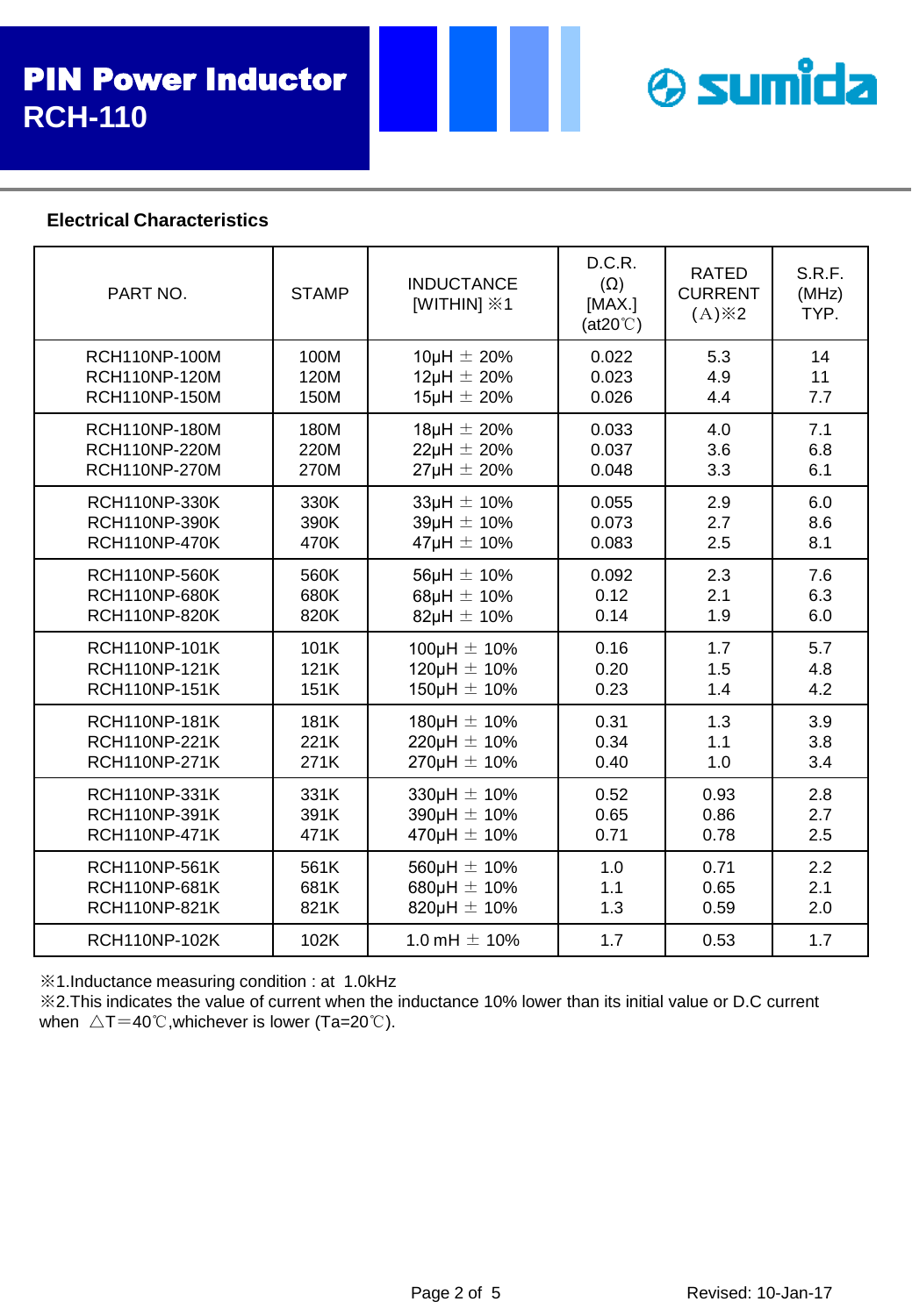# PIN Power Inductor **RCH-110**



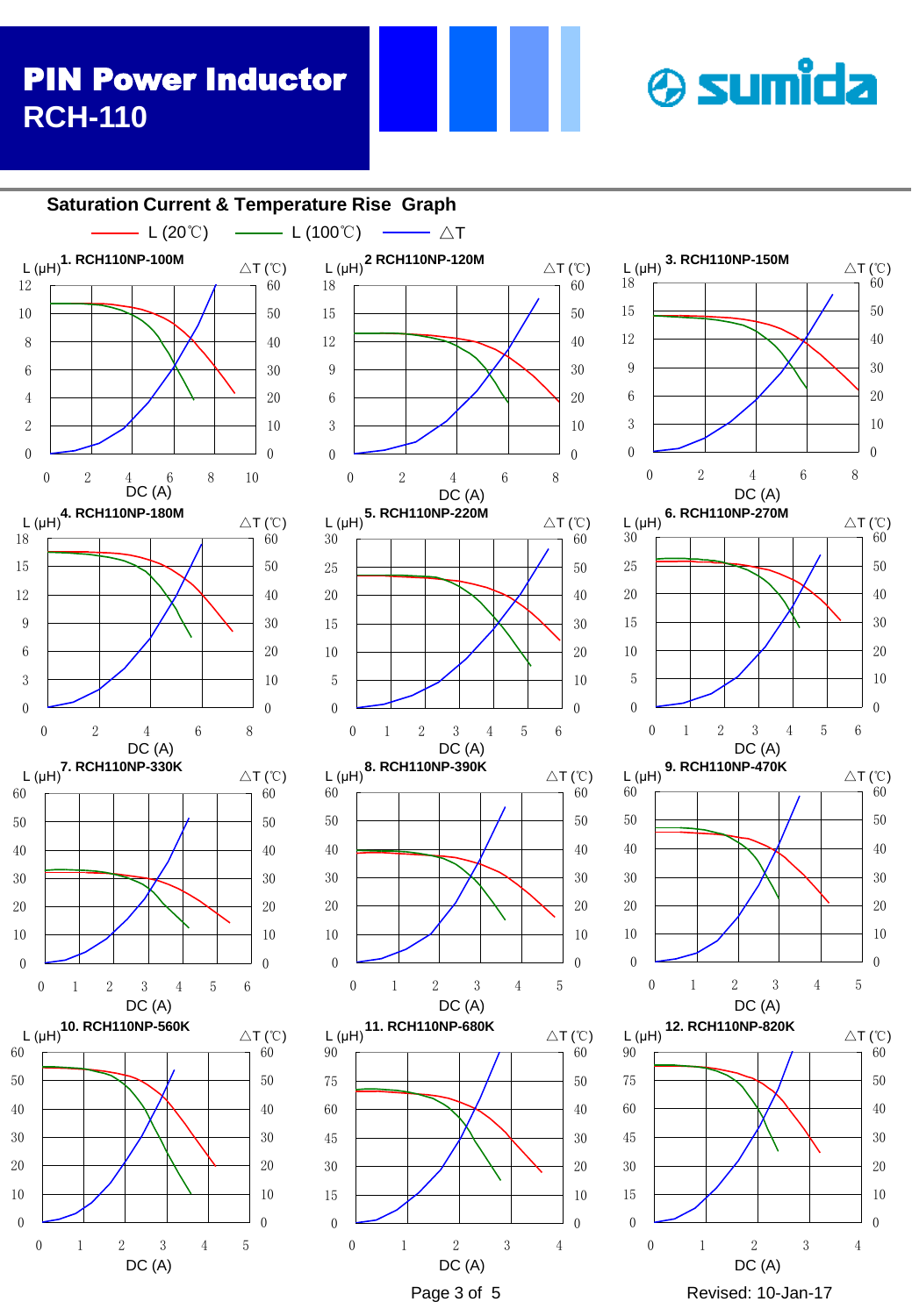# PIN Power Inductor **RCH-110**



**& sumida**